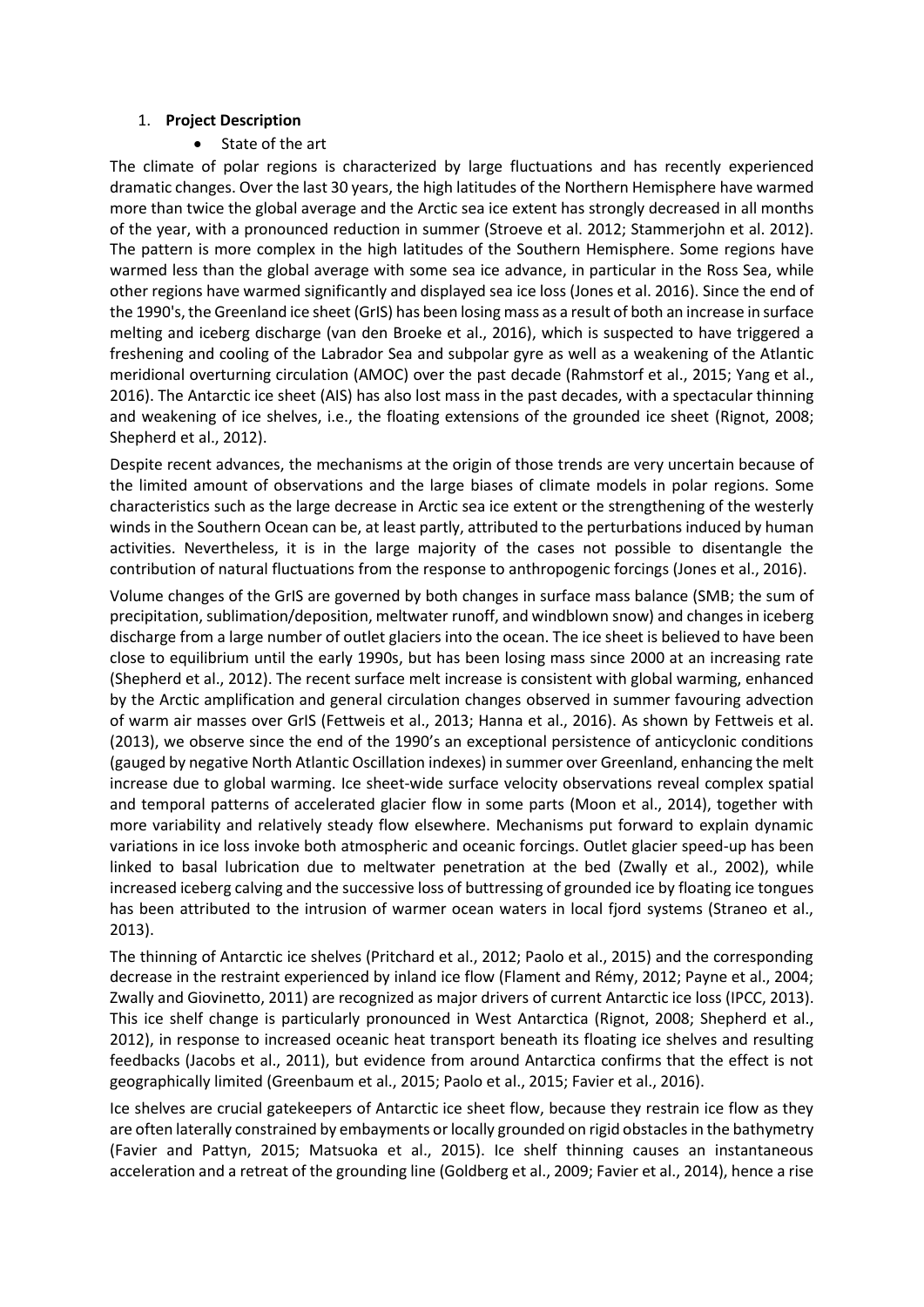in sea level. For marine ice sheets with a bedrock lying below sea level and sloping down towards the interior, this may lead to a marine ice sheet instability (MISI), a powerful positive feedback where unstoppable retreat of the grounding line continues until an upsloping area is reached. The process of ice shelf breakup and MISI may be reinforced by surface melting near the grounding line, leading to ice shelf thinning and weakening through processes such as hydro-fracture (marine ice cliff instability; MICI). Recent studies (DeConto and Pollard, 2016) point to potentially significant (3-5 m) sea level rise from Antarctic mass loss by 2200, but uncertainties in the precise coupled atmosphere-oceancryosphere mechanisms remain large.

Precipitation is the only source of mass to the Antarctic ice sheet. Atmospheric dynamical processes over the Southern Ocean, which are in turn affected by the state of the ocean surface, are thereby key for the moisture advection to the ice sheet (van Lipzig and van den Broeke, 2002; Raphael et al., 2016). In particular, atmospheric rivers played a key-role in the large snowfall events (Gorodetskaya et al., 2014). Although surface melt is currently a negligible term in the SMB, it does affect ice shelf stability due to hydrofracturing and thereby the stability of the marine ice sheets (DeConto and Pollard, 2016). Strong surface melt has been found near the grounding line of the ice shelves during katabatic wind conditions, due to entrainment of warm air into the very stable atmospheric boundary layer (Lenaerts et al., 2017). Variability in these melt conditions are likely a complex interplay between changes in large-scale temperature, strength of katabatic winds, and warm air intrusions onto the ice shelves.

The ocean and ice sheets have a large inertia, integrating the forcing over centuries. Specifically, the ice sheet's englacial temperature field reacts on millennial time scales, hence is influenced by surface temperature and ice sheet geometry changes since glacial periods. This has a large impact on the socalled climate commitment, meaning that whatever the decision that will be taken in the future, some changes are nearly unavoidable. This is particularly important for sea level changes for which past anthropogenic perturbations imply a rise that will continue for centuries. On these time scales, the ice sheets are often considered to become the dominant contributor to global sea level change.

Despite this long response time, understanding the climate changes in polar regions on the decadal time scale is important as several significant changes have recently been observed over both GrIS and AIS. Moreover, the decadal time scale corresponds to the period over which we have the largest amount of relatively accurate observational data and it therefore offers a great test bed for our understanding of the dynamics of the system and for the validity of available models. This is also the period of interest for decision makers as the choices performed now will have consequences on longer time scales.

Fluctuations on decadal time scales in the climate system have been the subject of intense research over the last decades. Those variations are governed by a forced component reflecting anthropogenic and natural changes in atmospheric constituents, and by an internally generated component resulting from the complex interactions across components and scales within the climate system (Meehl et al., 2014). Due to the novel scientific questions raised and the large potential for society in terms of climate information at these strategic time scales, decadal climate prediction has firmly established itself as a priority for climate research as reflected by the whole chapter devoted to the subject in the last Intergovernmental Panel on Climate Change Assessment Report (2013). The pilot studies of Smith et al. (2007), Keenlyside et al. (2008) and Pohlmann et al. (2009) demonstrated the technical feasibility of this novel type of predictions and highlighted particular promise for predictability in the North Atlantic. More recently, the ability to predict decadal climate variations has been confirmed to other parts of the world (Doblas-Reyes et al., 2013; Meehl et al., 2016). However, polar regions have been given little attention so far, for multiple reasons. First, the network of observational data required to initialize predictions is extremely sparse at high latitudes. Second, systematic biases in climate models are an inherent barrier to predictability, especially in the polar regions where a good representation of the mean climate state is critical. Finally, global climate models involved in current decadal prediction experiments run at a rather coarse (~1°) resolution and are therefore likely missing a whole variety of processes holding predictability that remains currently undetected. Advancing decadal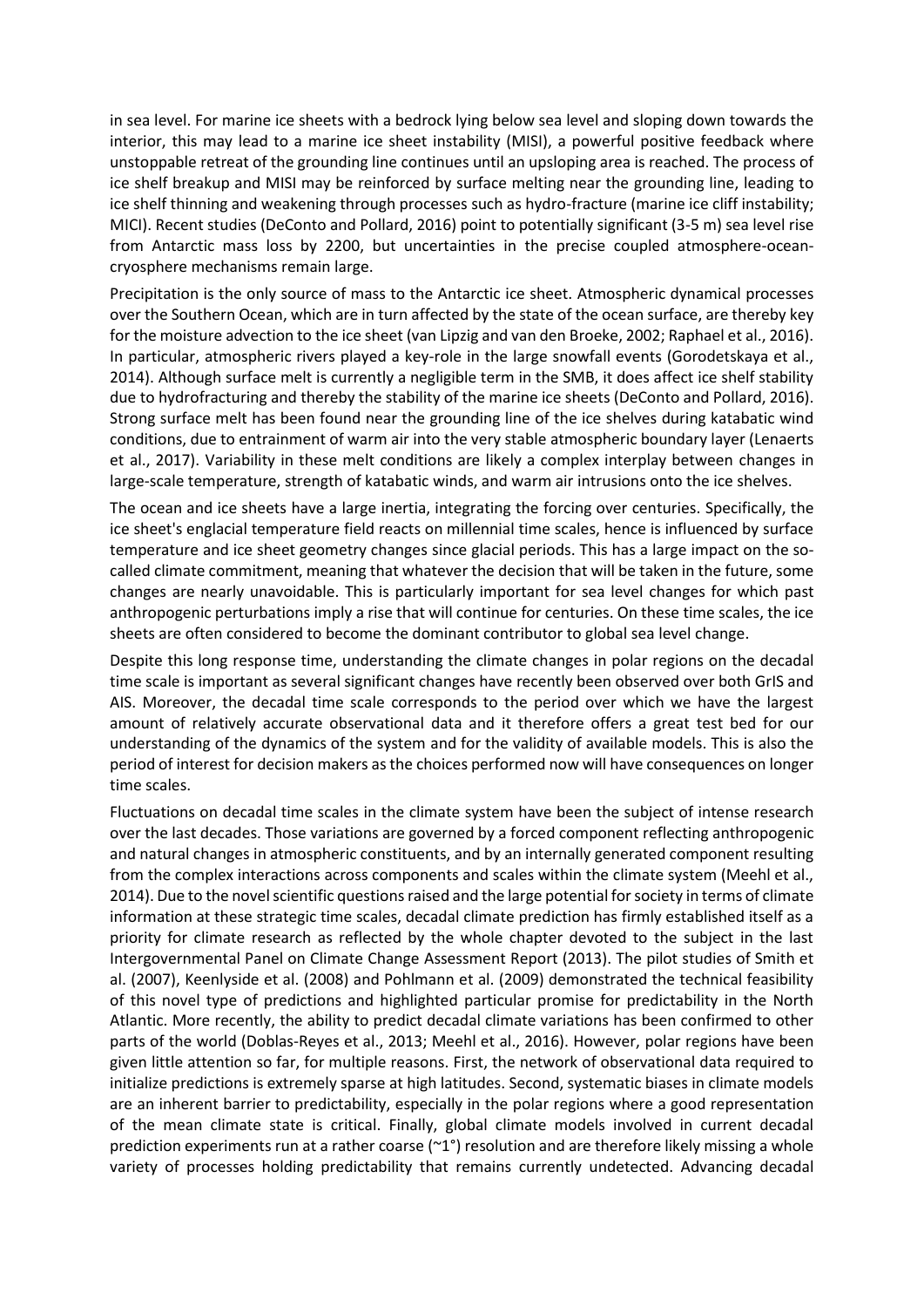predictions in the polar regions will therefore only be possible if the role of new components is recognized in imparting predictability to the whole system and if cutting-edge models are considered, while making full use of the ever-increasing observational data base at the disposal of the community.

For the ice sheets, only very few studied have tried to determine if the changes observed recently are the result of chaotic fluctuations of the polar climate and ice sheets or can be predicted knowing the conditions in the recent past. Hindcasting has been somehow explored, but without taking into account the coupling between the components (Aschwanden et al., 2013). To our knowledge, there is no existing study of processes steering decadal variability and predictability of the atmosphere-ice sheet-ocean system. However, some ice sheet processes have a clear imprint already at the decadal time scale, allowing to study them with observations obtained since the launch of satellites. This is a good timing to do so thanks to the progress that has been achieved recently and the availability of new data because of the high interest in polar regions and in prediction (YOPP, MOSAiC). New results with higher resolution climate general circulation models will be available in 2017 in the framework of CMIP6 (Coupled Model Intercomparison Project, phase 6). New techniques of initialization of ice sheets and more sophisticated regional climate models have been developed and it is now possible to perform with those models longer simulations thanks to the availability of powerful computers.

Objectives and research hypothesis

## **Ground–breaking nature of the research**

The ability of making predictions is at the basis of the development of meteorology and (to a lesser extent) climatology. A fundamental result, derived mainly from the pioneering work of Lorenz (1963), is that, because of the chaotic nature of the atmosphere, any deterministic forecast becomes useless after 5 to 15 days. In other words, the information brought by initial atmospheric conditions is lost rapidly. On longer timescales, typically of a few decades to a century, it is possible to estimate the changes in climate because of modifications of the boundary conditions (also called forcings). This is typically what is done to estimate future climate changes due to human activities.

However, the atmosphere is not the sole player in the climate system and the conditions in the ocean or the land surface and cryosphere may let a longer imprint, potentially bringing some predictability to the whole system on seasonal to decadal timescales. This prevents us to make weather forecast several months in advance, but may be useful to estimate the probability of some events such as a warm winter or a wet summer. As described in the state-of-the-art section, this has led in the last decade to the development of decadal climate predictions (Meehl et al., 2014) using coupled models including the atmosphere, ocean, sea ice and land surface processes. Ice sheets have also a long memory and knowing their evolution may lead to some predictability at the decadal time scale in the other components (Zunz and Goosse, 2015), but this has never been studied explicitly.

A major difficulty in this endeavour is the strong coupling within the atmosphere-ice sheet-ocean system and the associated complex feedbacks occurring on a wide range of time and spatial scales. The cascade of interactions poses both technical and scientific challenges as no clear separation between those scales can be imposed. Fast processes at the scale of a few hundreds of meters have a large-scale impact, while the changes occurring at the large scale in the ocean or the ice sheet condition the dynamics of the local processes. Any progress in the description of those multiscale interactions will thus be both an advance for our scientific understanding and will lead to improvement of practical applications such as the predictions of future changes.

### **Research hypotheses**

Although the atmosphere itself may not be predictable after a few days, the information contained in the condition at a particular time provides useful information of the subsequent changes for ocean and ice sheets. Because of the strong interactions between the components in polar regions, this may then allow useful predictions at longer time scales for the whole climate system.

Our work will be based on two main research hypotheses: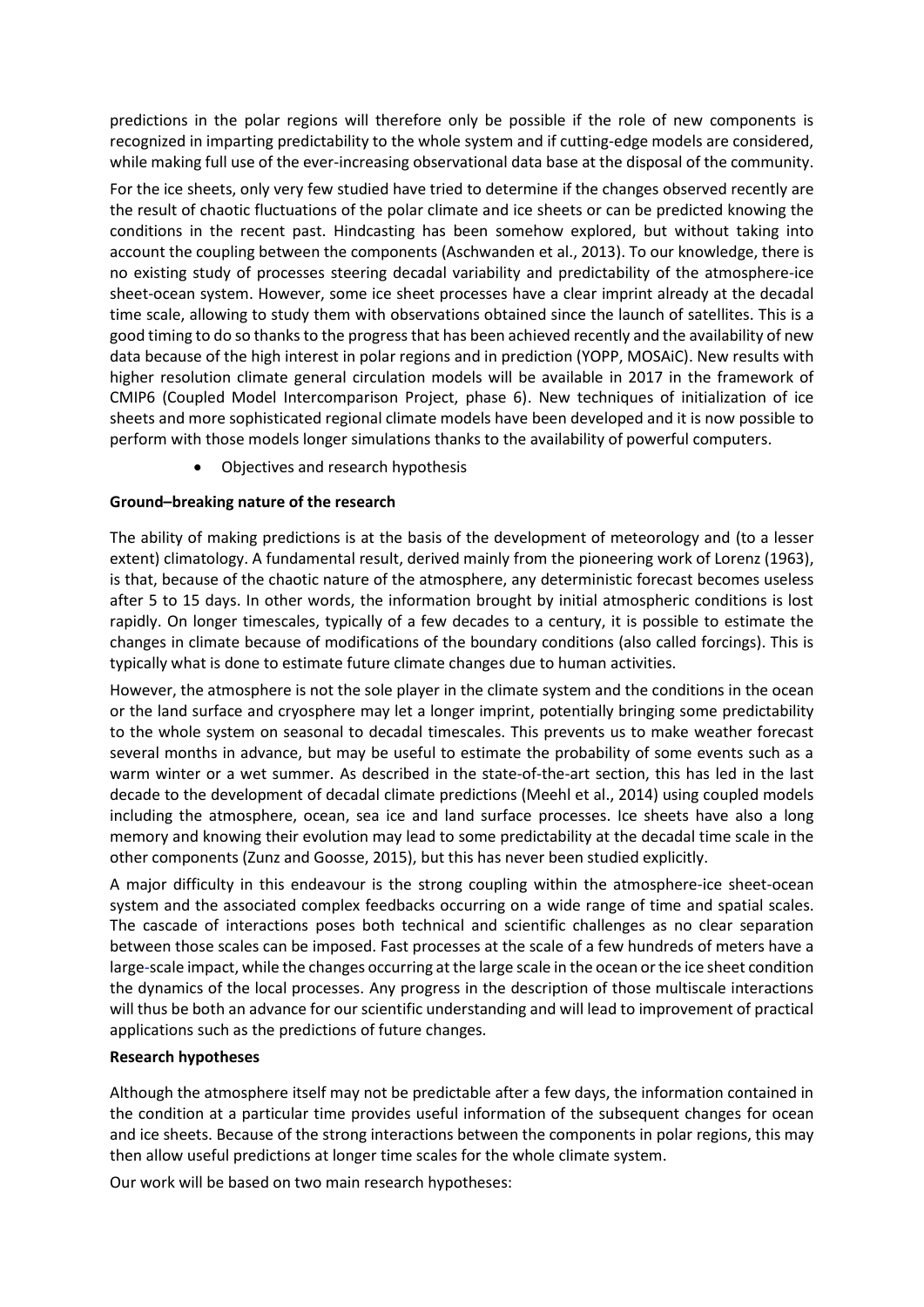*Hypothesis 1:* Despite the short-lived predictability of the atmosphere, skillful long-range climate predictions can be achieved in polar regions by taking advantage of the memory contained in the slower components of the climate system (ice sheets, ocean, sea ice).

*Hypothesis 2:* The exchanges of energy, mass and momentum between the ice, ocean and atmosphere at the regional or local scale (a few tens of kilometers or less) are essential to understand the dynamics of the system, even at scales of hundreds of kilometers, and thus to understand its variability, its predictability and its response to a perturbation.

### **Objectives**

Our first objective is to *improve the understanding of key processes that control the variability of the ice-ocean- atmosphere system at decadal time scale*. The focus will be on the interactions between the components at regional scale and on the links with larger spatial scales. A specific attention will be paid to the surface mass balance of ice sheets and ice shelves, as well as to the balance at the basis of ice shelves, and their influence on both the ice sheet dynamics and the changes in the ocean and atmosphere. The conditions potentially leading to instabilities such as MICI and MISI will also be explicitly addressed.

A second objective is to *determine how those interactions will lead to some predictability*. The contribution of those interactions in the predictability of the whole system will be compared to the one of processes implying only one specific component, such as the slow ice sheet dynamics that may provide a memory over centuries to millennia, the role of oceanic heat transport and the impact of atmospheric variability, for instance associated to warm air intrusions and teleconnections with lower latitudes.

The main study period will cover the last 30 years as it is the ones for which we have the most reliable observations to initialize models and validate their results. In this framework, a key test for our understanding is to challenge our ability to predict retrospectively the observed evolution of the system in both hemispheres. For instance, let us consider the hypothesis that observed changes in past decades are associated with changes in oceanic heat storage at depth or a particular configuration of the ice sheet velocity field. Describing the links between the variables can support a hypothesis, but being able to accurately predict the changes knowing the initial conditions would provide a strong confirmation of the validity and importance of this hypothesis. Additionally, predictions will be performed and evaluated over the next 30 years.

The project will thus deliver both process understanding and an application of the theory for a key period (last decades) over which we have the best observational record. This will be highly valuable as hypotheses are currently available to explain recent changes in polar regions, but no explanation is totally convincing. This is will be then the basis for the improvement of estimates of future changes.

### **Importance-impact**

It is often said that large progresses can be achieved at the boundary between disciplines. Ice sheet, ocean and atmosphere dynamics all belong to Earth sciences and thus may seem close to each other but, unfortunately, both for historical and technical reasons, the analyses of the coupling between them is still in its infancy. Several initiatives have been launched recently to study the impact of their interactions at global scale for centennial and longer time scales (Huybrechts et al., 2011; Bakker et al., 2017). The originality of our approach is to focus on regional and local processes and on shorter time scales, specifically focusing on the decadal predictability of the whole system. If successful, our results will first provide a new understanding of the mechanisms ruling the decadal changes of polar climates and ice sheets. This will form the basis for new studies, including at global scale, taking advantage of the precise analyses conducted here. Secondly, if our hypotheses are valid, this will offer a new paradigm, arguing that the ice sheet fluctuations observed recently are not just a kind of noise for which only proximal causes can be studied. Those fluctuations could then be related to the past state of the ocean and ice sheets and the changes can be partly predicted thanks to adequate observations and models including a representation of the key interactions between the components. This would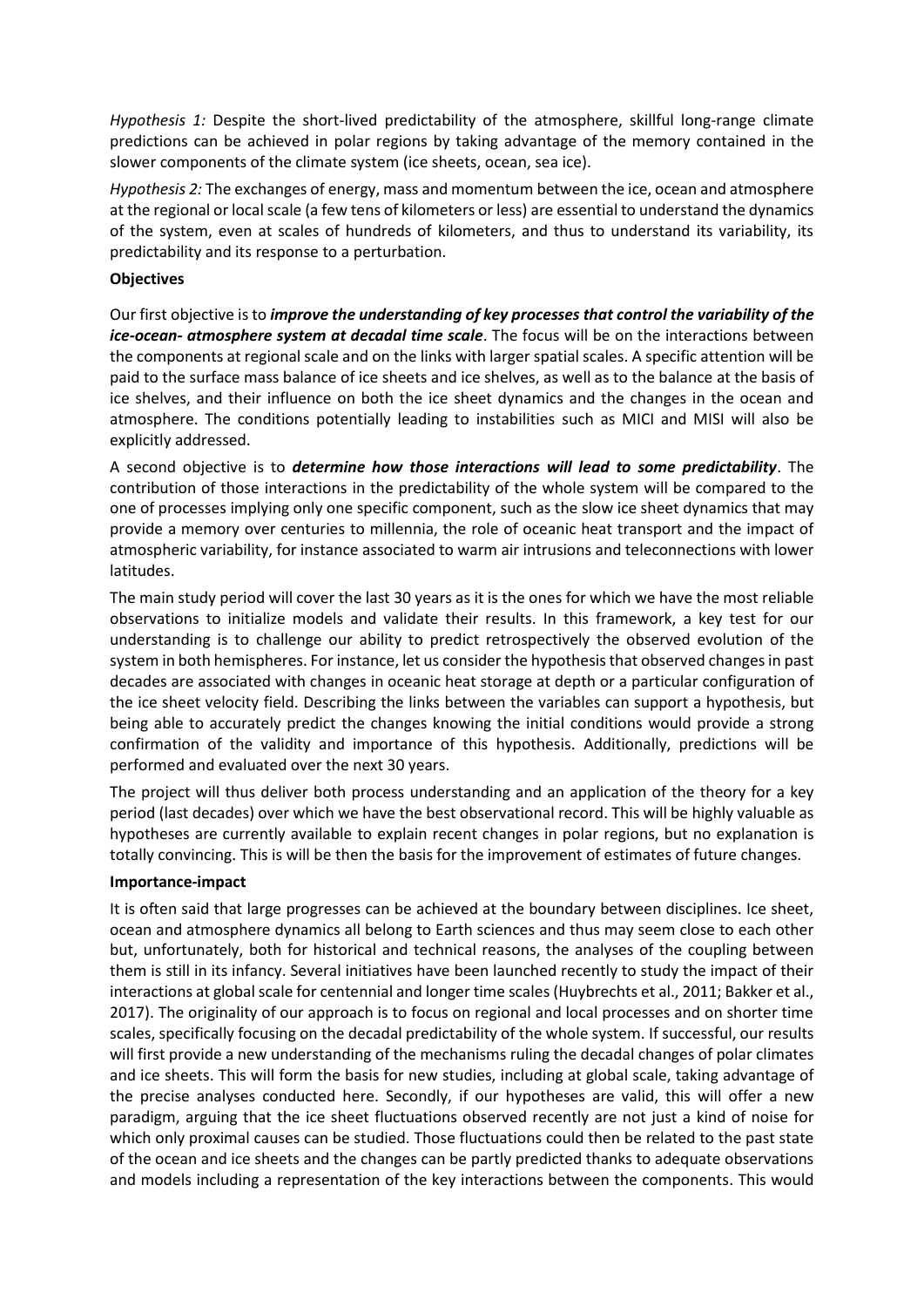also modify a general view that, at decadal time scales, ice sheet dynamics has no influence on the climate system and the ice sheets are mainly slaves of the ocean and atmosphere.

Methodology

Achieving our goals will require the development of coupled regional models including the atmosphere, ocean, sea ice and ice sheets. Indeed, global models have a too low spatial resolution to represent adequately the key processes. Furthermore, when they are run at relatively high resolution, they require too much CPU time to perform the sensitivity experiments needed to understand the origin of the simulated changes and they may still not be adapted to the specific physical conditions of polar regions. The biases of current global models are also a big barrier in polar regions where mean state strongly impacts both the natural variability and the response to external forcings. This means that, despite the recent developments in global models that will provide more accurate boundary conditions, high-resolution regional models specifically developed for polar regions in both hemispheres are needed here. Those coupled models will include components that are well-known and routinely used by the partners. They are briefly described below.

**The regional atmospheric model MAR.** Over the Greenland ice sheet, we will use the fully parallelised version 4.0 of the regional climate model MAR, developed and extensively evaluated to study the recent Greenland climate (1900-2016) (Fettweis et al., 2013). MAR is a hydrostatic atmospheric model coupled with a surface scheme called SISVAT (Soil Ice Snow Vegetation Atmosphere Transfer) dealing with the energy and mass exchanges between surface, snow and atmosphere. A native resolution of 12.5 km will be used by MAR in this project over the whole CORDEX Arctic domain extended for covering a larger part of the North-Atlantic Ocean. SMB outputs at 1 km resolution will be provided over the Greenland ice sheet thanks to an offline downscaling technique (Noel et al., 2016). This method corrects interpolated 12.5 km fields to the 1 km subgrid topography with the help of local vertical gradients as developed by Franco et al. (2012).

**The regional atmospheric model COSMO-CLM.** COSMO-CLM is a non-hydrostatic regional climate model (Rockel et al., 2008), with numerous applications throughout the world including polar regions and the Antarctic ice shelves (Brunt Ice Shelf; Ebner et al., 2014). Antarctic wide model integrations at 27 km grid spacing are currently being performed and evaluated at KULeuven (Souverijns et al., 2016), within the framework of the AEROCLOUD project [\(www.aerocloud.be\)](http://www.aerocloud.be/). COSMO-CLM is a key component in regional Earth system models and has been coupled with OASIS to many models, including the Community Land Model (CLM). By the coupling to CLM, the model benefits from recent and future CLM community efforts in improving firn processes (Lenaerts et al., 2017; Van Kampenhout, in prep.). Moreover, due to the non-hydrostatic character of the model, it can be applied over ice shelves at high resolution as it is capable of taking into account the small-scale processes, which play a key role in the spatial and temporal wind patterns over the steep coastal margins, especially at the grounding line.

**The ocean and sea ice model NEMO.** NEMO (Nucleus for European Modelling of the Ocean) is a stateof-the-art modelling system for oceanographic research, operational oceanography and climate studies (www.nemo-ocean.eu). In this project, we will use the most recent released version of this system (v3.6). Its oceanic component, OPA (Océan Parallélisé), is a finite difference, primitive equation ocean general circulation model (Madec and the NEMO Team, 2012). It includes a comprehensive representation of ice shelf–ocean interactions (Mathiot et al., in prep.), simulates the ocean circulation beneath ice shelves, accommodates time-varying ice shelf cavity geometry and contains an iceberg module (Marsh et al., 2015). The sea ice component of NEMO3.6 is LIM3, the third version of the Louvain-la-Neuve sea ice model (Vancoppenolle et al., 2009; Rousset et al., 2015). This model includes a sea ice thickness distribution with five categories and the sea ice halodynamics is explicitly modelled. In the standard configuration, ice dynamics is simulated by assuming that sea ice behaves as a twodimensional elastic-viscous-plastic continuum in dynamical interaction with atmosphere and ocean, but a new Maxwell-elasto-brittle rheology (Dansereau et al., 2016) is currently embedded in NEMO3.6 and will be validated before the project starts.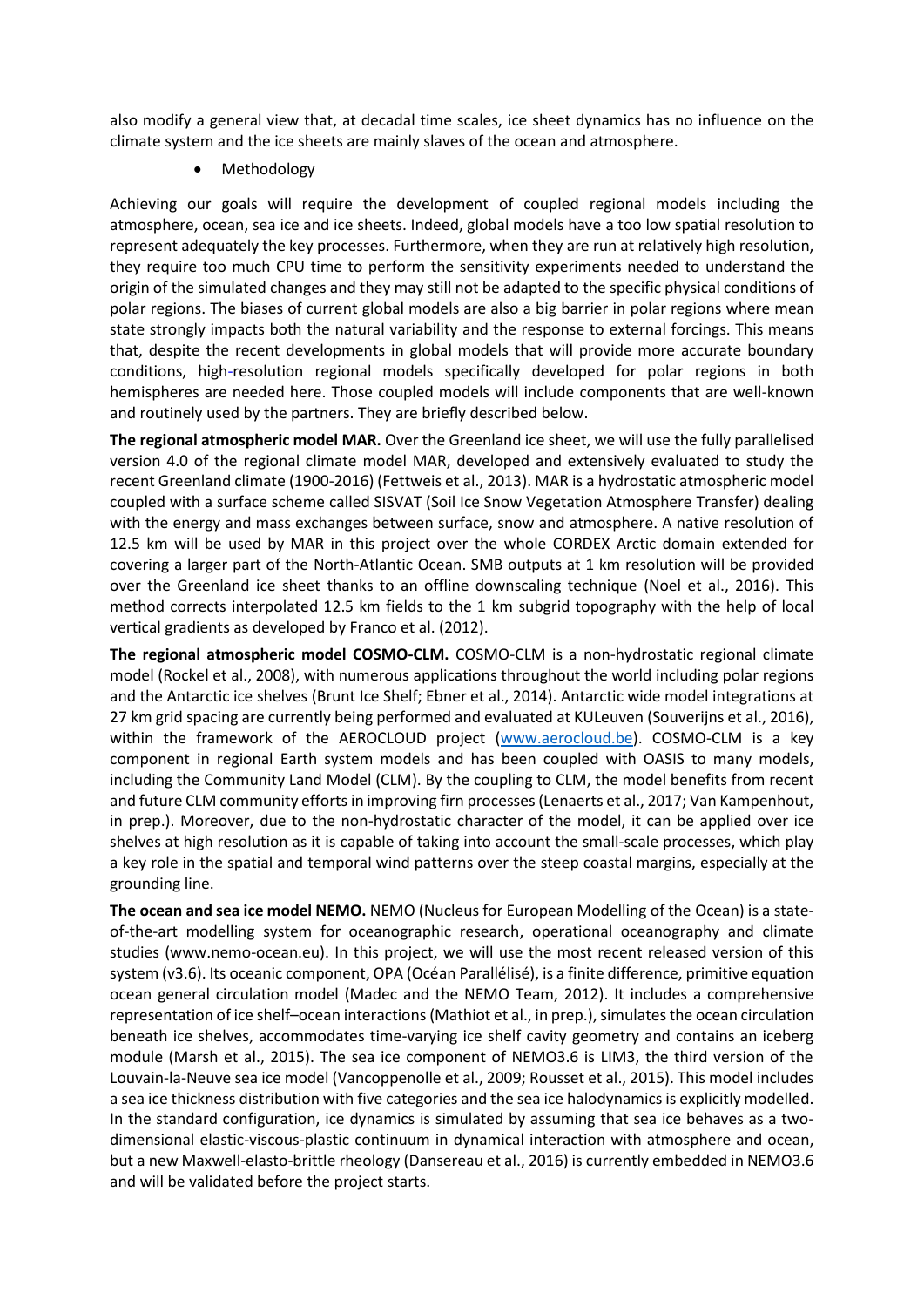**The hybrid marine ice sheet model f.ETISh.** The f.ETISh model (Pattyn, 2017) is a thermomechanicallycoupled hybrid marine ice sheet model, solving for both grounded (sheet and stream flow) and floating ice dynamics, hence superposing the shallow-ice approximation (SIA) for deformational ice flow to the shallow-shelf approximation (SSA) for basal sliding and ice shelf flow (Bueler and Brown, 2009). Basal boundary conditions are specified either according to a conventional Weertman power-law sliding or based on a Coulomb friction law. The marine boundary is treated using a grounding-line flux condition (Pollard and Deconto, 2012; DeConto and Pollard, 2016) either based on power-law sliding or Coulomb friction. The model currently participates in the CMIP6-ISMIP6-InitMIP intercomparisons for both the Greenland and Antarctic ice sheets.

**The ice sheet/ice shelf model BISICLES**. BISICLES (http://BISICLES.lbl.gov) is a thermomechanicallycoupled ice sheet/ice shelf model that solves the Schoof-Hindmarsh approximation (L1L2) of the full Stokes equations on an adaptive horizontal grid produced with the Chombo adaptive mesh refinement toolkit (the model is fully detailed in Cornford et al., 2015). It therefore makes the model extremely useful for solving detailed ice sheet response near grounding lines. Grounding line dynamics are better represented than in conventional SSA models or models based on grounding-line parameterizations (Pattyn and Durand, 2013). However, it is a more computationally-demanding model compared to f.ETISh, and therefore limits its use to basin-scale applications. Besides the physical basis of the model, a sub-kilometric spatial resolution is a necessary condition to guarantee grounding line migration (Pattyn and Durand, 2013). Ice rheology is controlled by the Glen's flow law and the interaction between the bed and the ice bottom surface by a Weertman-type nonlinear friction.

**The ice sheet model GISM**. The Greenland ice sheet model GISM is a further development from the three-dimensional thermomechanical ice flow model of Huybrechts and de Wolde (1999), and will be run at the highest possible resolution of 1 or 2 km. It has a new higher-order approximation of the force balance governing ice deformation and basal sliding that accounts for horizontal gradients of membrane stresses, which become important for areas of high velocity gradients near the margin (Fürst et al., 2011, 2013). Furthermore, the ice sheet model accounts for runoff-induced lubrication and for the direct effect of ocean warming on ice discharge in a parameterized way (Shannon et al., 2013, Fürst et al., 2015). The model was extensively used for IPCC-type of projections on the centennial time scale within the EU FP7 Ice2Sea project (Goelzer et al., 2013, Fürst et al., 2015). GISM participates in the CMIP6/ISMIP6/InitMIP model intercomparison project (Goelzer et al., in prep.).

**The global coupled model EC-Earth.** EC-Earth (Hazeleger et al. 2012; [https://www.ec-earth.org/\)](https://www.ec-earth.org/) is a state-of-the-art climate general circulation model (GCM) developed, maintained and run by a wide consortium of 33 European partners. EC-Earth participated in the Coupled Model Intercomparison Project, phase 5 (CMIP5); a new version is currently developed for participation to the upcoming CMIP6. In particular, EC-Earth will be one of the few models involved in the Decadal Climate Prediction Project (DCPP, Boer et al., 2016). In its standard configuration, EC-Earth runs at ~1° in the ocean and ~60km in the atmosphere, and output standard oceanic and atmospheric variables at sufficient frequency to force regional models at their boundaries. It must be underlined that the ocean and sea ice component of EC-Earth (NEMO) is the same as those of the regional models that will be run in PARAMOUR, minimizing the risk of physical inconsistency between the boundary conditions and the dynamical evolution within the domain of the regional models.

**Domains studied.** Both ice sheets and surrounding ocean regions will be studied as the processes ruling their dynamics is different. Investigating in the same project the behaviours of both the Greenland and Antarctic ice sheets offers thus the ability to test our hypothesis over the two samples of ice sheets currently present on Earth. Despite the use of regional models, the resolution of simulations covering the whole ice sheets will still be too low to study some specific processes, such as grounding line migration, justifying to study a third, smaller region around Totten glacier in Antarctica. Totten glacier is a highly dynamic glacier that has been influenced by the sub-shelf intrusion of warm ocean currents in recent years, similar to the Amundsen Sea area (Greenbaum et al., 2015; Paolo et al., 2015).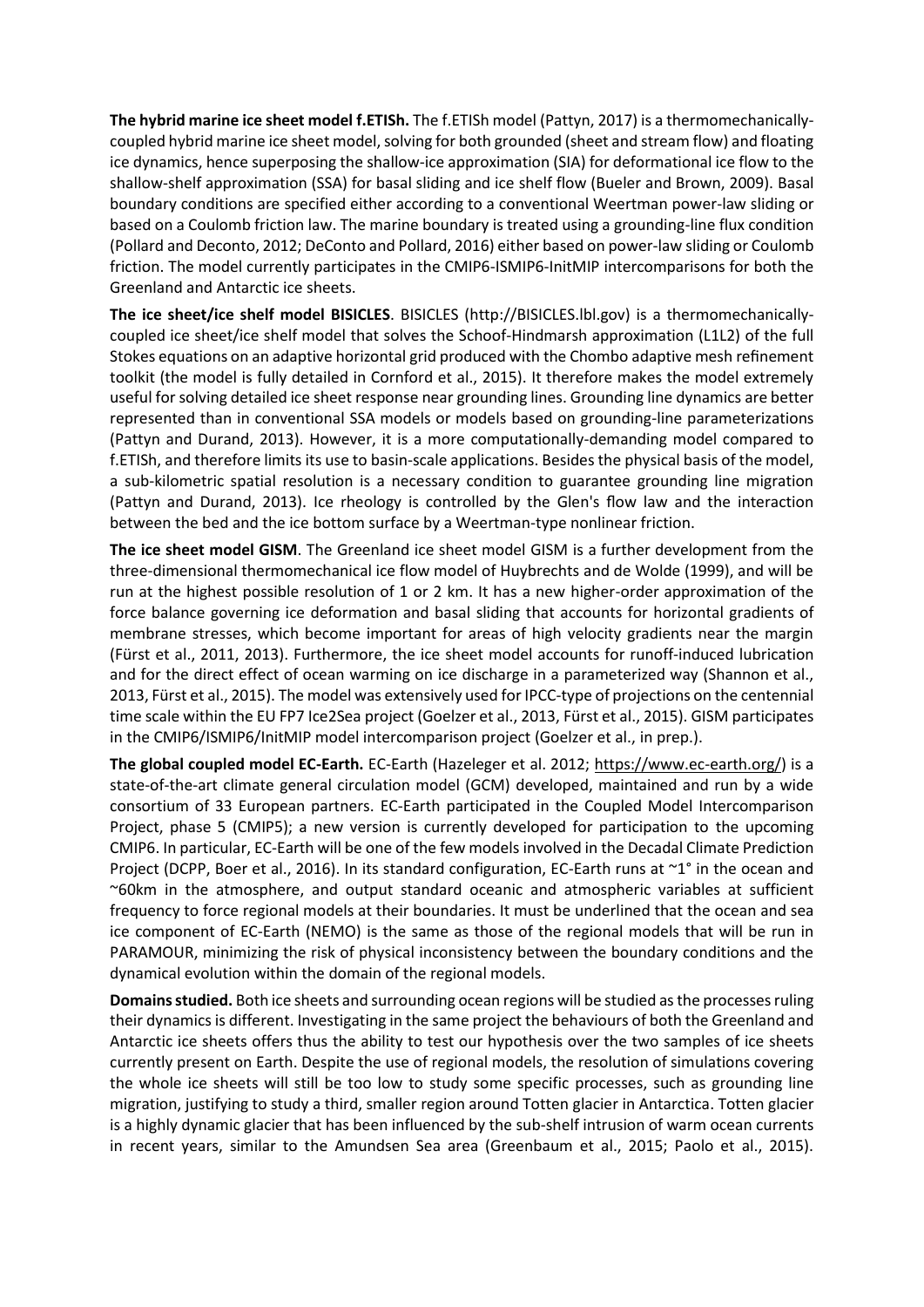However, its drainage basin is more confined, making it more appropriate for testing a fully-coupled model setup, while sufficient data is available to constrain the different models.

Specifically, the three configurations will have the following characteristics:

- 1. Greenland, North Atlantic and Arctic: the whole Greenland, the Arctic and the Atlantic northward of 30°N.
- 2. Antarctica and Southern Ocean: the whole Antarctica and the Southern Ocean southward of 30°S.
- 3. Totten glacier region: Over land, the domain will covers a large part of Wilkes Land, East Antarctica and will comprise the drainage basin feeding into the Totten, Moscow University and Dalton ice shelves, corresponding to the IMBIE basin 13. The ocean domain will cover the region 68°S-58°S and 112°E-124°E.

For each of the studied domains, a specific coupled system will be set up: MAR-NEMO-GISM for Greenland, the northern North Atlantic and the Arctic, COSMO-NEMO-f.ETISh for the whole Antarctica and the Southern Ocean, and COSMO-NEMO-BISICLES for the Totten glacier region. It may seem a priori strange to have three different coupled systems in this project, but we consider that it is absolutely required to use the best tools for each domain, tools that have already been validated for the area and at the scale they will be used here. This is also the best way to optimize the available skills in Belgium, each group being able to contribute to the project taking advantage of its strong regional expertise with tools they know best. Technically, the coupling is described more specifically in WP1 below.

**Model resolution.** For the ice sheets, a resolution of 1 or 2 km will be applied over Greenland, while 5-10 km will be used for the larger Antarctic domain. Grounding-line resolution within the adaptive framework will be chosen smaller than 500 m to resolve grounding-line migration accurately for the Totten glacier area. MAR will have a resolution of 12.5 km. For COSMO-CLM, a grid spacing 27 km is selected over the Southern Ocean and Antarctica and 5 km for the Totten area. The resolution of NEMO for this latter configuration will be 2 km, while two resolutions will be used for the larger ocean domains (northern North Atlantic Ocean plus Arctic Ocean and Southern Ocean): 1/4° horizontal resolution for the developments and the majority of the experiments and 1/12° for a few sensitivity experiments.

**Computer time requirements**. Since the ice sheet and ice shelf models are computationally fast, running them will not be a limiting factor in the framework of the present project. One year of simulation of the 1/4° resolution configurations of NEMO requires about 3 hours of computational time on 256 cores, which is also very reasonable, while the 1/12°set up needs about 30 times more. The regional configuration of NEMO-LIM needs about 1.5 hours per year on 256 cores. For MAR, one year over the North Atlantic/Artic domain corresponds to 4 hours per year on 256 cores. The estimated costs for one year of integration of the Antarctic-wide configuration of COSMO-CLM is a bit more than 1 days on 224 processors with similar values for the high-resolution integrations over the smaller Totten glacier area. The coupled integrations will cover 30-year periods both in the past and in the future, very roughly corresponding to 30 days on 500 processor for each configuration. The standard and sensitivity experiments will amount to about 300 years, corresponding to around 300 days on 500 processors. This is a large amount and we will have to consider seriously the availability of CPU time in the planning of our simulations but this is compatible with the resources available in both Flanders and the Communauté Wallonie-Bruxelles, with the simulations being performed in parallel on the different infrastructures. The data storage on the supercomputing infrastructure and the transfer of key results to local servers will also have to be well managed in advance, but even if this corresponds to an order of magnitude larger than our standard individual projects, this is manageable using existing infrastructures and the equipment purchased in the project.

**Data needs.** A large amount of data is required for the model boundary conditions, initial conditions and evaluation of model results. It is not possible to present an exhaustive list here. As in our previous studies, the observations will be based on standard publicly available data sets, derived from in situ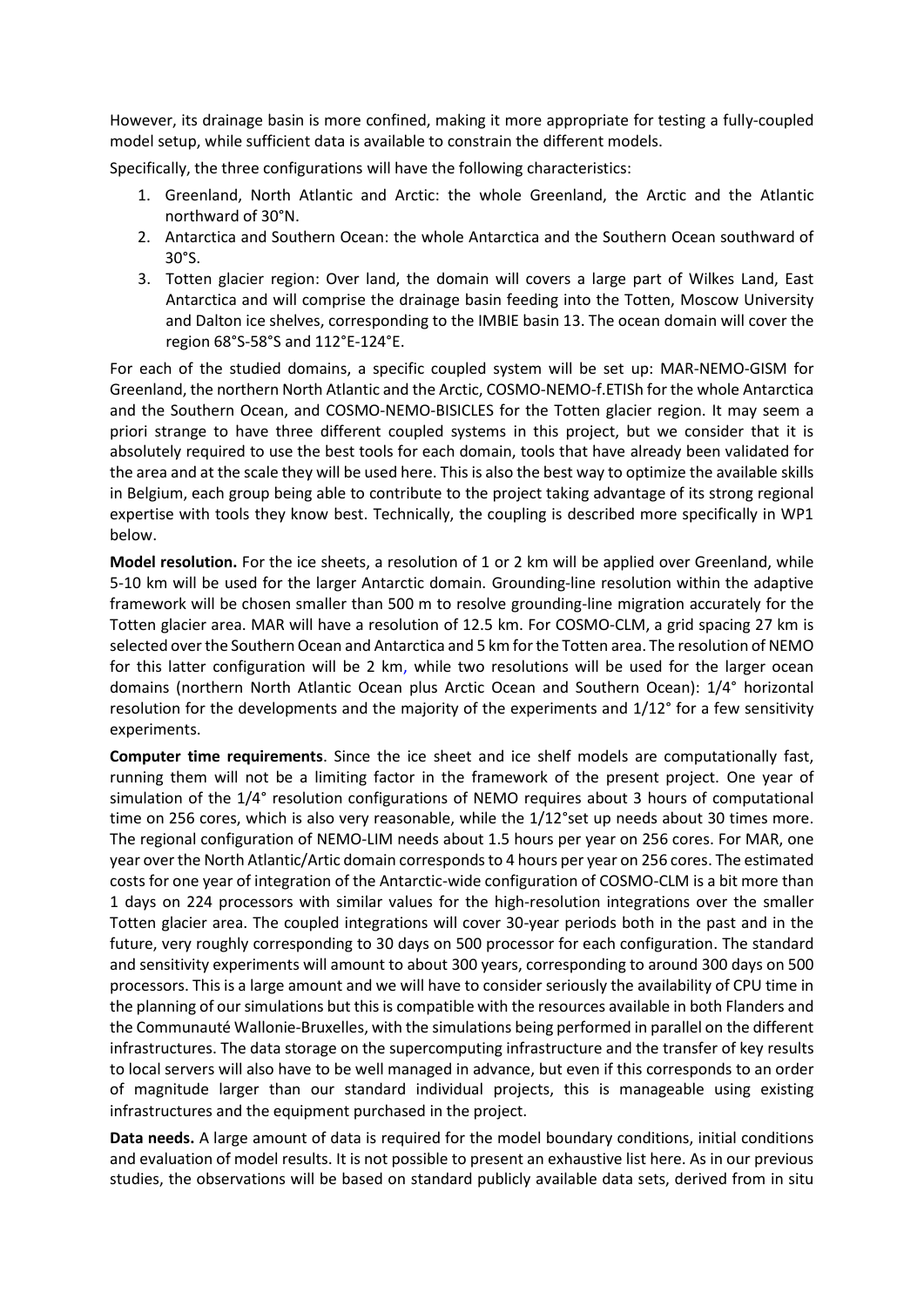and satellite observations. Key choices will be the Essential Climate Variables (ECV) by ESA-CCI (Climate Change Initiative), such as surface elevation change (SEC), ice velocity (IV), grounding-line location (GLL), gravimetric mass balance (GMB) over the last decade(s), energy fluxes, surface mass balance from the PROMICE database over GrIS, sea ice concentration and thickness (SIC/SIT), sea surface temperature and currents, complemented with in-situ observations of snow accumulation, temperature, humidity, wind (near-surface values and atmospheric profiles) and the surface radiation balance. Furthermore, specific data sets will be used such as the acquired flight-line data to fill in data gaps within bedrock and surface topography of the Antarctic ice sheet (BEDMAP2) and direct measurements as well as model comparisons (Gwyther et al., 2014) of subglacial melt rates underneath ice shelves in the Totten glacier region. Particularly useful for validating the GISM are recently published maps of surface elevation change rates since 1900 derived from aerial stereo photogrammetry imagery and LIA moraines (Kjeldsen et al., 2015). Equally useful is a century-long record of Greenland icebergs passing latitude 48°N as a proxy for iceberg calving (Bigg et al., 2014) as well as the GRACE based total mass balance reconstructions from the 2000s (Shepherd et al., 2012). The initial oceanic states and conditions at the boundaries of the domains (30°S and 30°N) will be derived from atmosphere and ocean reanalyses(Dee et al., 2011; Zuo et al., 2015). These are the same fields as the ones used to initialize the simulations performed with EC-Earth that will be applied as boundary conditions in the prediction runs in order to minimize the shocks. PARAMOUR will finally take full advantage of novel datasets to be released during the project, mainly from the Year of Polar Prediction (YOPP, [www.polarprediction.net/yopp\)](http://www.polarprediction.net/yopp), that will extensively focus analyses on specific processes and may therefore be particularly suited for the evaluation of model results obtained in the project.

Work plan/packages including time table

# **WP 1. Model development and control simulations**

## **Task 1.1. Improvements of individual models and of the interfaces**

For all the individual models, in each of the configurations, we will apply the standard versions that have been widely tested, in order to limit the development to a strict minimum. 1/ The treatment of iceberg calving for marine terminated outlet glaciers in GISM will be improved taking advantage of flowline model studies on individual glaciers (Nick et al., 2013) and treatments successfully tested for the Antarctic ice sheet for grounding line migration (Pattyn et al., 2012) and calving (Levermann et al., 2012). 2/ NEMO includes a parameterization for the melting at the basis of the ice shelves as a function of ocean temperature (Mathiot et al., 2017), but it will be necessary to test how this will interact with ice sheet models at large scale and if the formulation is also valid for Greenland because of some specific geographical settings such as narrow fjords. If needed, an alternative parameterization based on the approaches taken by Fürst et al. (2015) or Cowton et al. (2015) will be developed. 3/ Landfast sea ice (i.e., sea ice that is held stationary by being attached to coastal features or grounded over shoals) tends to form in narrow bands of widely varying widths but rarely exceeding 200 km. Variability in its extent is important because this ice type fundamentally modifies the transfer of heat and momentum between atmosphere and ocean compared to pack ice and is closely related to coastal polynyas. To account for this feature, a representation of landfast ice that includes tensile strength, in order to improve the results of parameterization based only a grounding scheme (Lemieux et al., 2016), will be incorporated in NEMO.

### **Task 1.2. Initialization of the ice sheets**

Decadal climate predictions and dynamic response of ice sheets over decadal time scales requires ice sheet/ice shelf initialization as close as possible to observed conditions, meaning that a classical spin up over glacial-interglacial time scales is not enough. Indeed, while the englacial memory is important on longer time scales (thousands of years), it has likely a smaller effect on decadal time scales. The field of initialization is relatively mature for the ocean and atmosphere but improvements of the implemented initialization methods are still required for ice sheet models. Different techniques can be tested: nudging, adjoint method. A first set of tests will involve the optimisation of model initialization techniques by adjusting the basal sliding parameter to reproduce the observed velocity field (Price et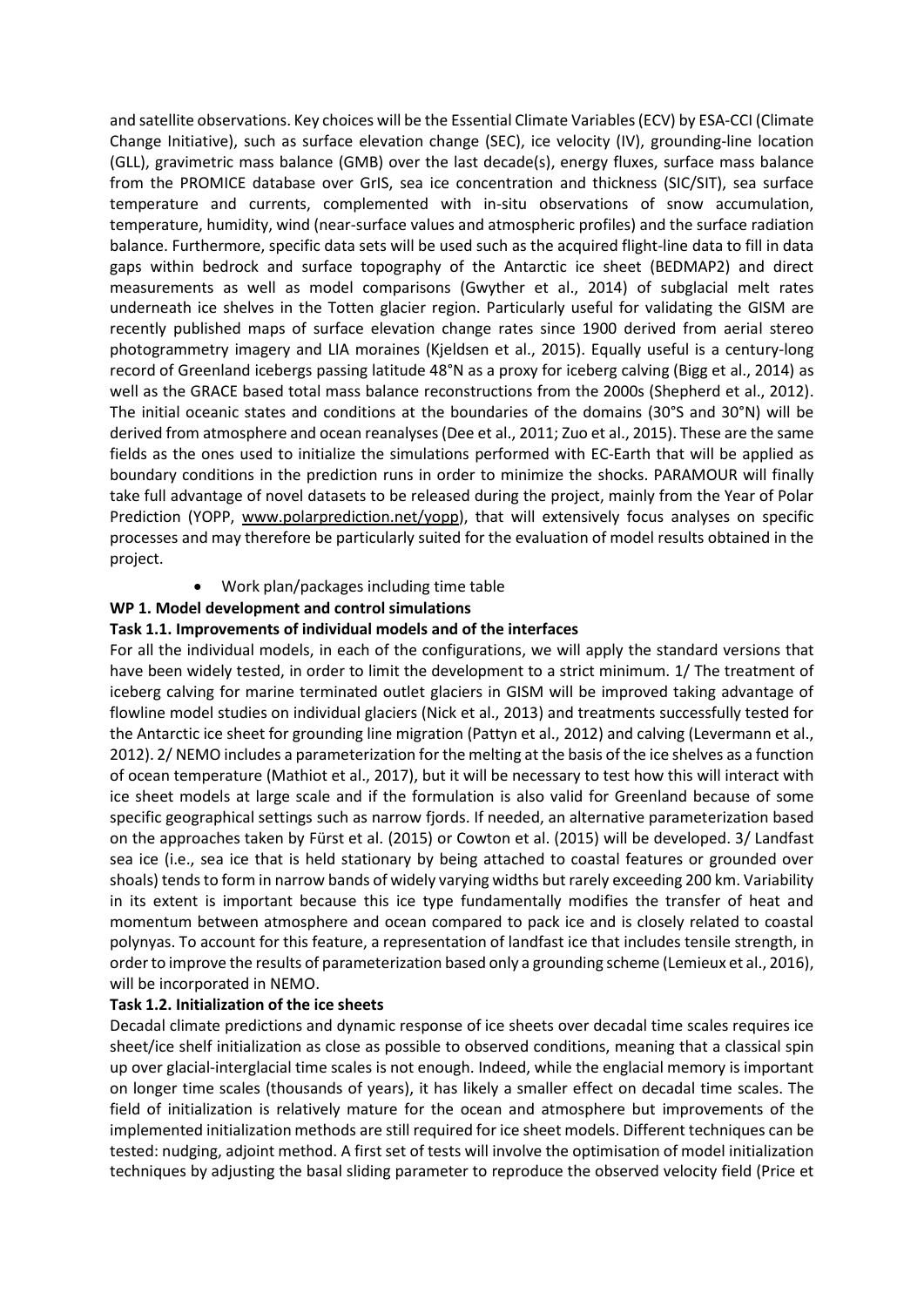al., 2012) and/or the observed geometry (Pollard and DeConto, 2012). The fit between model and observations from such simple nudging could be then improved with minimization procedures using an adjoint model (Granzow, 2014; Lee et al., 2015). Specifically, model initializations that rely on an adjoint method employ a steady-state temperature field that has been obtained by linking ice core temperature measurements and subglacial conditions (frozen/temperate) to a thermodynamical model. This ensures that for the interior of the ice sheet, englacial temperatures are in agreement with measured temperatures. The same tools and methods will be shared for all the ice sheet model configurations used in the project to estimate the robustness of each method and its applicability in a wide range of conditions.

### **Task 1.3. Development and test of the coupled models**

A first step will be to prepare the model configurations in the selected domains and resolution in uncoupled mode. For some models, this will imply the determination of the optimized spatial resolution for large-scale (f.ETISh) and regional (BISICLES) models in order to capture grounding-line dynamics and improvements on BEDMAP2, such as inclusion of new bed topography from flight lines, and improved bathymetry. The coupling will then be performed using the most recent version of the OASIS (Ocean–Atmosphere–Sea Ice–Soil) coupler developed at the Centre Européen de Recherche et de Formation Avancée en Calcul Scientifique, Toulouse (https://verc.enes.org.oasis). The coupling between the oceanic and atmospheric components will be performed first, followed by the coupling with the ice sheet/ice shelf models. This will require to design interfaces or to update the existing ones in order to exchange the fields between the models (in particular, the surface mass balance, melting at the base of ice shelves and calving fronts, iceberg and meltwater fluxes from the ice sheet to the ocean, surface and ice shelf topography, freshwater flux, stress and heat fluxes at the atmosphereocean and atmosphere-ice interface, sea surface temperature, sea ice concentration). Some small adjustments will also be made in the codes to have the right outputs and to deal at the interfaces with different model resolutions and missing values near grid boundaries. Those developments will be facilitated by the large expertise of the partners in coupling of various models. For instance, since the NEMO model can accommodate time-varying ice shelf cavity geometry, its coupling with an ice shelf model is rather straightforward. The iceberg size distribution, which is needed by the iceberg model but not computed by ice sheet models, will be prescribed from present-day observational estimates.

### **Task 1.4. Control simulations over the period 1985-2015**

When the coupled models are ready and tested over short periods, simulations over the period 1985- 2015 will be launched for the three domains using the initialization method for ice sheets selected in Task 1.2. The model performance will be evaluated by comparing their results with available observations (see the method section). The goal of those simulations is to be as close as possible to observations so reanalyses will be used as boundary and initial conditions for the ocean and the atmosphere. A particular attention will be paid to the improvements (and maybe the additional biases) present in our simulations compared to the driving reanalyses in order to describe the added value of the coupled regional models. Those simulations will be the reference standard configurations that will be used in other work packages to analyses processes and test the predictability of the system.

# **WP 2. Estimate of the predictability of the coupled system**

### **Task 2.1. Decadal predictability of the ice-ocean-atmosphere system**

The control simulations will not allow to realistically estimate the predictability of the system as this would require that the conditions at the boundaries of the domain are known in advance, which is obviously not the case. Nevertheless, it is still possible to determine which part of the changes at high latitudes can be estimated from regional processes only or from the conditions at their boundaries, as proposed in Task 2.3.

In Task 2.1, a framework closer to predictions will be applied starting again from initial conditions in 1985 (retrospective predictions or hindcasts), and by driving the models at their boundaries by the output of decadal predictions performed with the climate model EC-Earth. A first step will be to test and analyse the predictability in polar regions of the global model. The goal will be then to determine if the regional models, including a better representation of small-scale features such as katabatic winds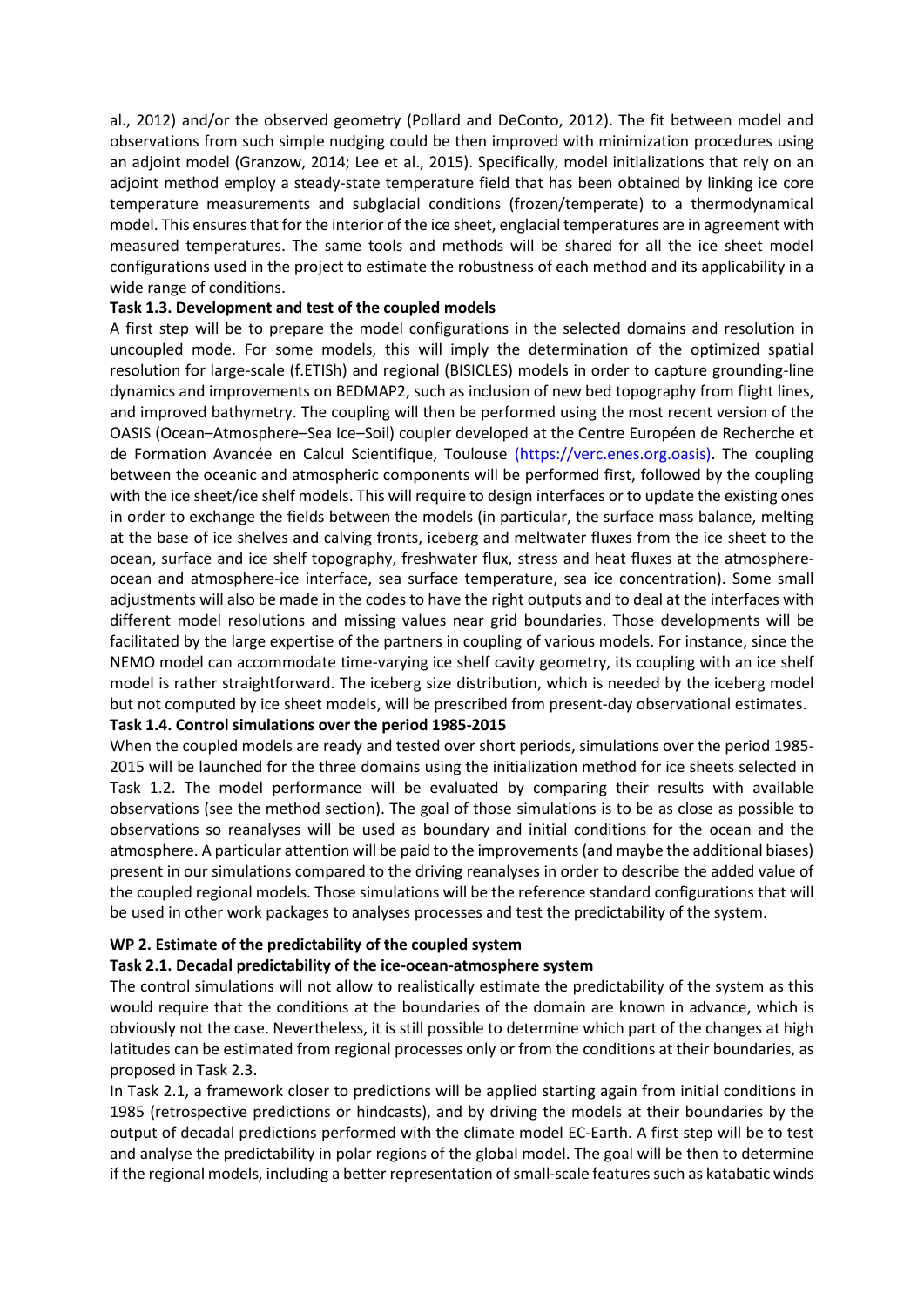and the coupling with ice sheets, allow more skilful predictions than the global climate model. An ensemble of 3 to 5 experiments will be used to sample the variability of the system and its impact on the model results (see table below for an overview of all the coupled experiments). The size of the ensemble may seem small to have robust statistics, but the goal is to determine which simulated patterns are present systematically in all simulations (and in the observations) and which ones are not. The mechanisms at the origin of those predictable features will be analysed here and in the other work packages using additional experiments, as discussed below. Additionally, to understand the factors driving the cascade of predictability through time scales, it is crucial to enumerate, as exhaustively as possible, the typical time scales for each state variable of each component and match them together. To that end, we will conduct a persistence analysis on key state variables (e.g. ice sheet volume, fresh water discharge to the ocean from ice sheets, sea ice thickness and concentration, oceanic temperatures at different levels, air temperatures at different levels, precipitation) from existing reanalyses and observations. With the spectrum obtained, it will be possible to objectively understand how anomalies in slow modes cascade towards faster ones. This analysis will also provide insights on the specific couplings that should deserve particular attention in the assessment of decadal predictions.

### **Task 2.2. Predictability of the ice sheets.**

Ice sheets generally react relatively slowly to imposed changes in surface mass balance (diffusive response), especially in the interior. This has led to limited interest in the study of its decadal predictability until recently (e.g., Aschwanden et al., 2013). However, this view is challenged by observations of dynamic mass loss over the last decades, justifying the urgent need for investigation on this subject. Task 2.1 will analyse the predictability of the whole system but, in parallel, it is necessary to estimate the predictability that is associated to the ice sheets alone and the role of an adequate initialisation. In this framework, simulations with the ice sheet models only, driven by a climatological forcing, will be performed with different initialisation methods and different initializing dates. The results will then be compared to the control coupled simulations to identify the direct contribution of the initialization of ice sheets on their own evolution. To elucidate whether different initializations lead to the same predictability, the model drift will be analysed on decadal to centennial time scales. Secondly, the model response to changes in oceanic and atmospheric forcings will be compared when different initialisation states are used. We expect that ice mass changes are highly dependent on basin geometry, strongly justifying a comparison of the results over the three domains studied and different periods. Finally, a further ensemble analysis of ice sheet response to forcing in atmosphere and ocean over the last 30 years (hindcasts) will be carried out in uncoupled mode and extended, taking into account the uncertainties on the initialization.

# **Task 2.3. Predictability of the system due to ice sheets, ocean initialization and atmospheric teleconnections.**

Task 2.2 is focused on the predictability of the ice sheets. The next step is to determine if the estimates of the changes in the state of the ice sheets and of the freshwater fluxes to the ocean leads to a better representation of the oceanic and atmospheric states. To do so, a sensitivity experiment equivalent to the control simulations but with prescribed ice sheets (in particular prescribed climatological freshwater and iceberg fluxes to the ocean) will be carried out and compared to the control simulations. This comparison will also highlight the variables for which the coupling with the ice sheets brings additional information. An additional global hindcast will also be generated with EC-Earth (1985- 2015) using as an additional forcing the freshwater fluxes coming from meltwater (ice sheet runoff and ice shelf and iceberg melting) as computed by the regional models. The impact of the freshwater release on the ocean stratification will be estimated and the results compared with the Labrador Sea and subpolar gyre freshening and cooling observed in the past decade, the AMOC changes and their retroaction on the hydrological cycle (precipitation, West African Monsoon, tropical cyclones).

In order to estimate the role of ocean initialization, a sensitivity experiment will be initialized from a different set of initial conditions (model climatology averaged over 1985-2015). We will investigate how this initialization affects the variability of the oceanic properties, including the freshwater content, and the overall stability of the water column. The influence on the oceanic heat fluxes toward the ice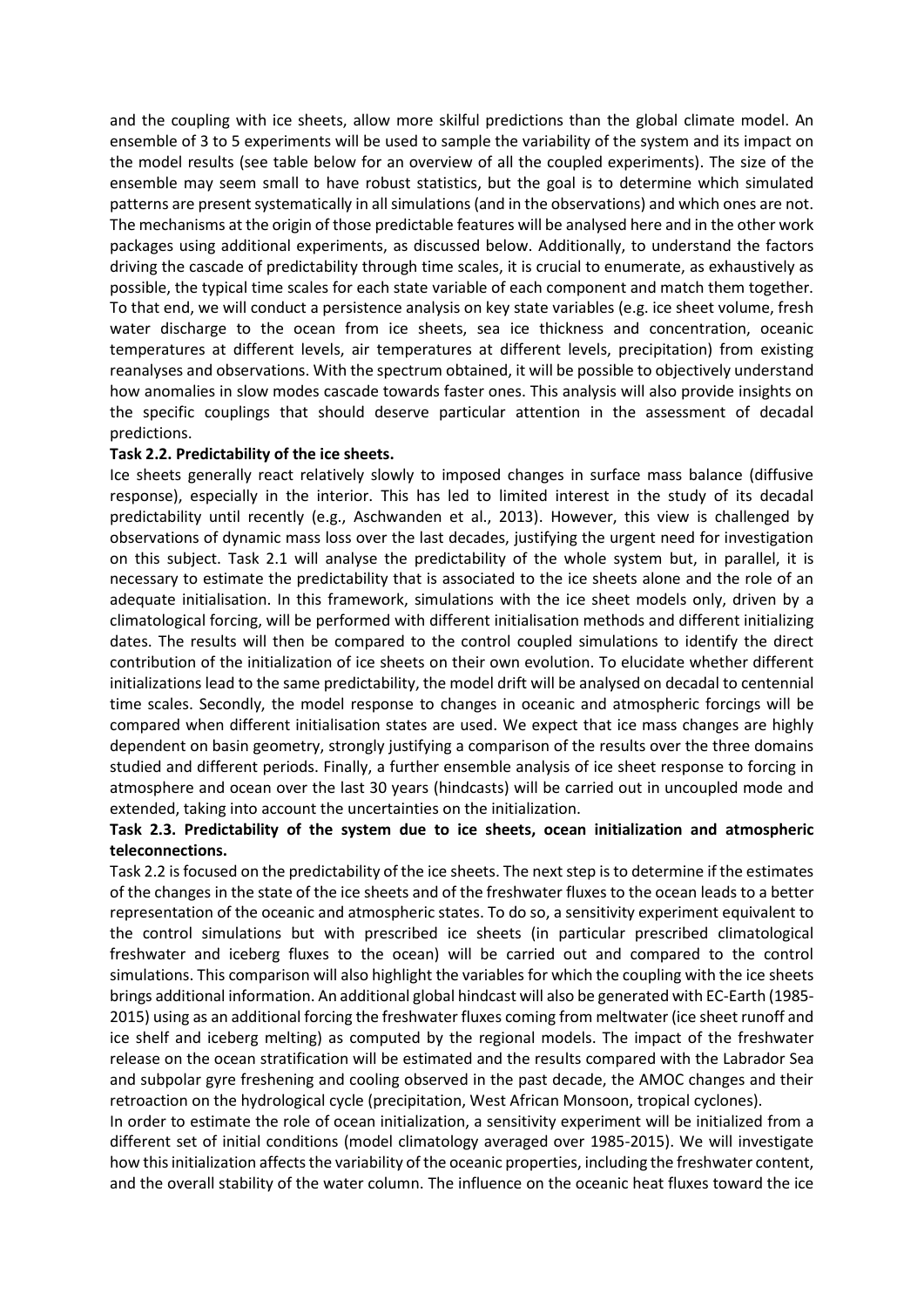shelves will be investigated as well as the potential impact on the atmospheric temperature and humidity transport to the ice sheets. In this framework, the amplifying feedbacks implying sea ice will receive a particular attention because of their potentially large impact.

Finally, many studies suggest that changes in high latitudes are conditioned by the large-scale atmospheric circulation, in particular because of teleconnections originating in the tropics. This includes moisture advection and atmospheric rivers that are key processes in precipitation variability at high latitudes. Those teleconnections are taken into account in our models through the boundary conditions. Consequently, a sensitivity experiment will be performed in which those conditions are perturbed. As for stability reasons it is not possible to simply use climatological conditions, the boundary conditions will be applied from the same reanalysis as in the control but without respecting the chronology (e.g. 2014 followed by 1999, 1989, 2001). We will estimate how the decadal climate variability is impacted and thus estimate when and where the contribution of initial condition and regional dynamics dominates the one associated with the global scale atmospheric dynamics. In particular, precipitation distribution over the ice sheet will be studied together with sea ice extent and indicators of large-scale dynamics.

*Table of the coupled experiments.* All the experiments below will be performed in identical conditions for the three domains in order to be able to compare their conclusions.

|   | Control simulations over 1985-2015                                                           |  |  |  |  |  |  |  |  |
|---|----------------------------------------------------------------------------------------------|--|--|--|--|--|--|--|--|
|   | Simulations over 1985-2015 without coupling with ice sheets                                  |  |  |  |  |  |  |  |  |
| 3 | Simulations over 1985-2015 with initial conditions from climatology                          |  |  |  |  |  |  |  |  |
| 4 | Simulations over 1985-2015 with atmospheric boundary conditions with perturbed<br>chronology |  |  |  |  |  |  |  |  |
|   | 3-5 members over 1985-2015 with boundary conditions from hindcasts with EC-Earth             |  |  |  |  |  |  |  |  |
| 6 | 3-5 members over 2015-2045 with boundary conditions from forecasts with EC-Earth             |  |  |  |  |  |  |  |  |

# **WP3. Understanding of key processes that play a role in the variability of the ice-ocean- atmosphere system over the last 30 years**

### **Task 3.1. Analysis of key oceanic and sea ice processes**

Studying the sensitivity of models to the representation of some processes informs us about the model dynamics but also on the role of the corresponding processes in reality. This is also important to determine if some conclusions are strongly dependent on choices taken during the model development or not. At this stage, we assume that this type of sensitivity experiments will be performed in uncoupled mode to limit the CPU requirements (except for short simulations) but, if additional CPU time becomes available (for instance related to some applications in international facilities), the most interesting ones can be repeated in coupled mode.

For the ocean and sea ice, the influence of a number of small-scale processes usually neglected or highly parameterized in global climate models will be assessed. The following processes will be considered: ocean tides, the geographical distribution of the meltwater flux associated with iceberg melting, snow erosion and transport by winds (i.e. blowing snow), landfast sea ice and the sea ice rheology. Regarding the latter process, the standard elastic-viscous-plastic rheology will be replaced by the Maxwell-elasto-brittle one. Tests at higher horizontal resolution (see method section) for the domains covering the Arctic/North Atlantic and the Southern Ocean will also be performed in order to determine the limitations due to ocean horizontal resolution (in particular the representation of eddies) in the control configurations.

### **Task 3.2. Analysis of key ice sheet processes**

With the large-scale ice sheet models, a sensitivity analysis on uncertainties in basal boundary conditions (friction laws) and tuning parameters will be carried out, including the evaluation of Weertman power-law sliding for different exponents (viscous - plastic), Coulomb friction laws (linearplastic), variability in ice shelf viscosity and isostatic response for different lithospheric thickness on short time scales (e.g., Pollard et al., 2016, but then on short time scales). A sensitivity to sub-shelf melt forcing (type of parametrization of sub-shelf melt linked to ocean variables) will be added to this.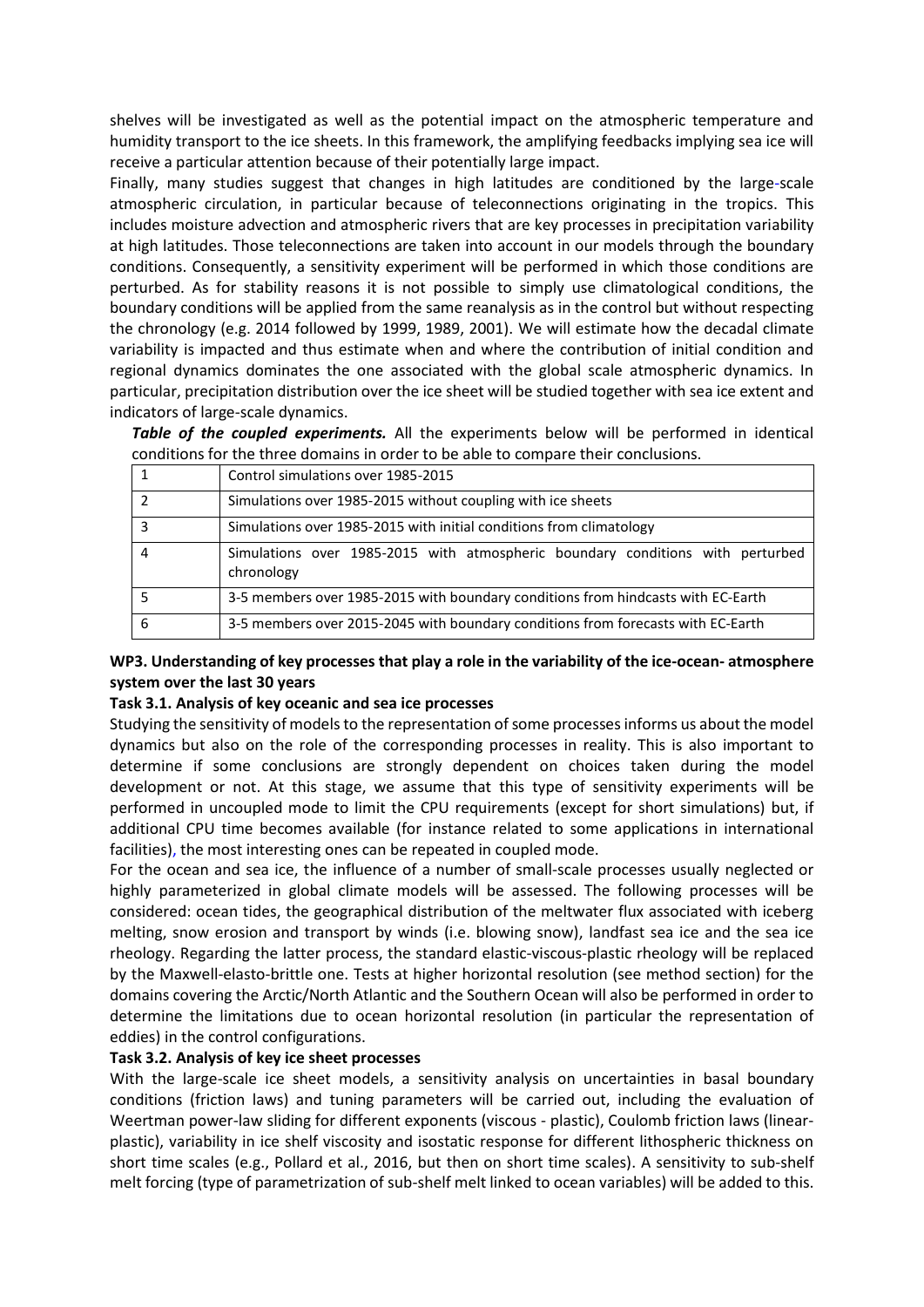At high resolution, the sensitivity to sub-shelf melting will be investigated. For GrIS, sensitivity studies will additionally concentrate on the parameters of the calving law and the melting treatment at calving fronts.

## **Task 3.3. Analysis of key atmospheric processes**

Clouds play an important role over the Southern Ocean but they are known to be poorly represented by general circulation models. Improvements are expected in the regional models due to the lower grid spacing and a more detailed cloud microphysical scheme. In this task, sensitivity of clouds to the parameters in the microphysical scheme will be tested. In addition, the feedback processes that are related to clouds (cloud-radiation-sea ice or cloud-atmospheric dynamics-moisture transport) will be investigated in sensitivity experiments using the coupled models over 2010-2015. Furthermore, the feedbacks between scouring of the surface by the wind, reflective properties of the surface and meltwater production over the period 2010-2015 will be studied in a control run and in sensitivity experiments with modified parameters in the blowing snow and firn scheme, comparing the results to satellite observations of drifting snow (Palm et al., 2011). Furthermore, the role of atmospheric circulation changes will be specifically investigated as they for instance explain in large part the current observed melt increase of GrIS since the end of the 1990's.

## **Task 3.4. Synthesis of the mechanisms at the origin of changes over the last 30 years**

The set of experiments performed in WP2 and in Tasks 3.1 to 3.3 offer a unique opportunity to study the origin of climate changes observed in polar regions over the past 30 years. While many studies focussed on one single process, in a specific region, the strong asset of the consortium is its wide range of expertise. We will not repeat here the specific processes listed above but we want to insist that we will be able to determine the links between concomitant events in the ocean, sea ice, atmosphere and ice sheets, and to follow in a consistent way the propagation of a perturbation between the different media and across time scales.

### **WP 4. Predictions and projections**

### **Task 4.1. Predictions over the period 2015-2045**

Climate predictions up to 2045 obtained with EC-Earth initialized in 2015 will first be analyzed. They will then be used as boundary conditions in an ensemble of 3-5 simulations performed with the regional coupled models (as in Task 2.1.) in order to estimate the interest of using regional coupled models in predictions. As above, all the components will be analyzed, with a particular focus on the coupling between the components and the processes controlling the mass balance of the ice sheets. One of the limitations of the regional models is the absence of feedbacks with large-scale dynamics. In order to take them into account at the first order, a new set of prediction runs will be performed with EC-Earth, using as an additional forcing the freshwater fluxes coming from meltwater as computed by the regional models during the first leg of simulations. The results of those experiments will be compared to similar ones over 1985-2015 performed in Task 2.3. This will allow estimating how these fluxes modify the large-scale oceanic state, potentially impacting sea ice and the atmosphere and eventually the ice sheet mass balance.

# **Task 4.2. Projections over the 21st century and commitment**

The core of the project addresses the climate variability at the decadal time scale but it is still instructive to determine how the changes imposed over the next 30 years will impact the longer-term evolution of the Earth's climate system. Since the ice sheet models are computationally fast, they will be used in uncoupled mode. In a first group of simulations, the changes that will occur even if the climate remain stable after 2045 will be investigated (the so-called commitment) by running ice sheet models using a constant forcing corresponding to the last decade of the coupled simulations. One of the goals will be to investigate the likelihood of occurrence of marine ice sheet instability on longer time scales once the forcing is kept constant. Finally, the ice sheet models will be run up to 2100, driven directly by the outputs of EC-Earth (scenario SSP2-4.5; O'Neill et al., 2016), as classically done, and the magnitude of the changes will be compared to the one observed over the last 30 years and the next 30 years, focussing on the relative contribution of the forced response compared to the internal variability, as estimated over the period 2015-2045 from the ensemble of projections.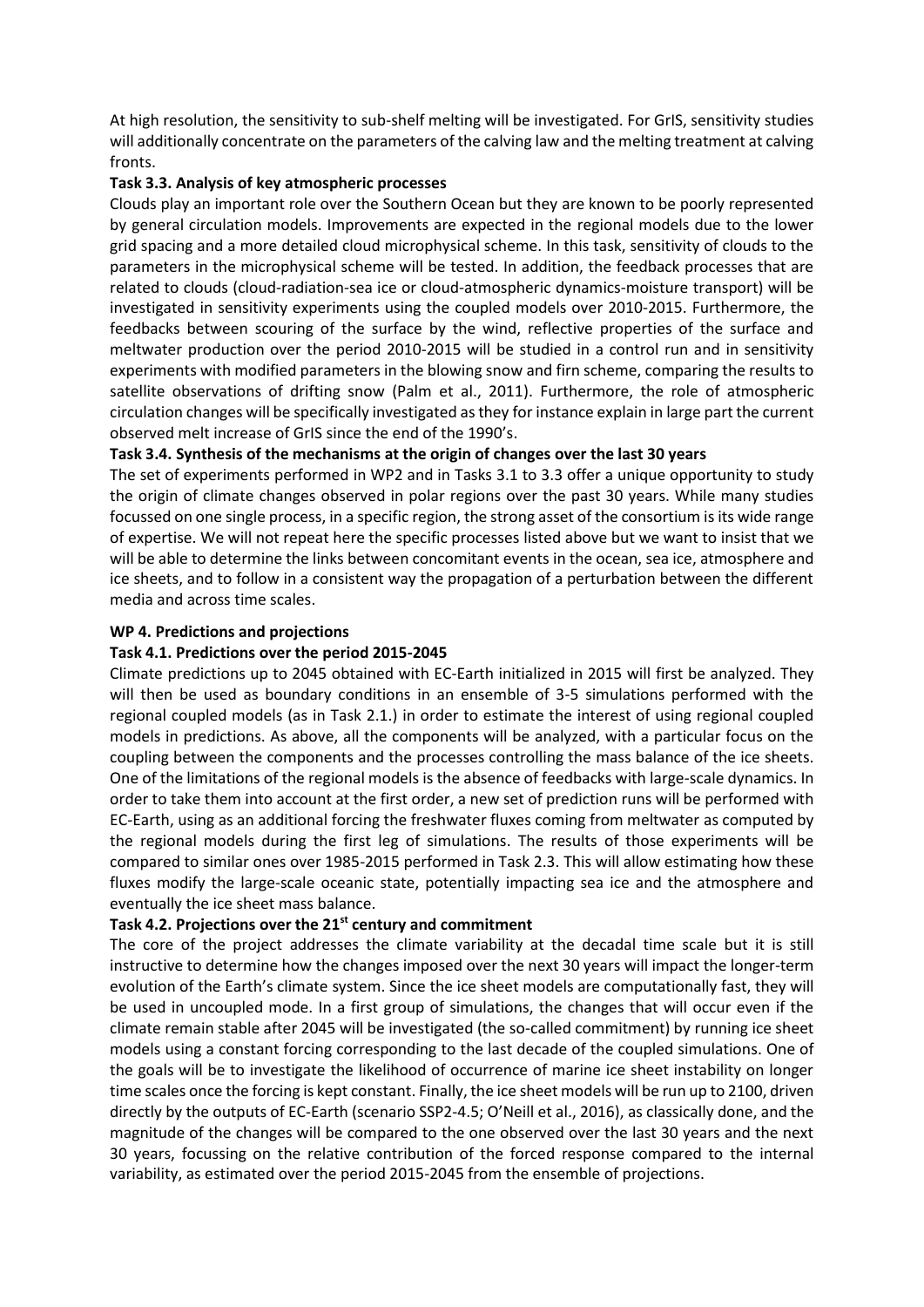*A flow chart with the time allocated and the involvement of each partner for each task is given below. The name of the partner coordinating each WP is added at the end of the title of each WP. The partner(s) responsible for each task has its (their) acronym in bold.*

|                                                                                                                                   | Year 1 |   | Year <sub>2</sub> |   | Year <sub>3</sub> |   | Year 4 |   |  |  |
|-----------------------------------------------------------------------------------------------------------------------------------|--------|---|-------------------|---|-------------------|---|--------|---|--|--|
| <b>Semester</b>                                                                                                                   | 1      | 2 | 1                 | 2 | 1                 | 2 | 1      | 2 |  |  |
|                                                                                                                                   |        |   |                   |   |                   |   |        |   |  |  |
| WP 1. Model development and control simulations (Coord: ULg)<br>Task 1.1. Improvements of individual models and of the interfaces |        |   |                   |   |                   |   |        |   |  |  |
| UCL                                                                                                                               |        |   |                   |   |                   |   |        |   |  |  |
| ULg                                                                                                                               |        |   |                   |   |                   |   |        |   |  |  |
| ULB                                                                                                                               |        |   |                   |   |                   |   |        |   |  |  |
| KUL                                                                                                                               |        |   |                   |   |                   |   |        |   |  |  |
| <b>VUB</b>                                                                                                                        |        |   |                   |   |                   |   |        |   |  |  |
| Task 1.2. Initialization of the ice sheets                                                                                        |        |   |                   |   |                   |   |        |   |  |  |
| <b>ULB</b>                                                                                                                        |        |   |                   |   |                   |   |        |   |  |  |
| <b>VUB</b>                                                                                                                        |        |   |                   |   |                   |   |        |   |  |  |
| Task 1.3. Development and test of the coupled models                                                                              |        |   |                   |   |                   |   |        |   |  |  |
| <b>UCL</b>                                                                                                                        |        |   |                   |   |                   |   |        |   |  |  |
| ULg                                                                                                                               |        |   |                   |   |                   |   |        |   |  |  |
| ULB<br><b>KUL</b>                                                                                                                 |        |   |                   |   |                   |   |        |   |  |  |
| <b>VUB</b>                                                                                                                        |        |   |                   |   |                   |   |        |   |  |  |
| Task 1.4. Control simulations over the period 1985-2015                                                                           |        |   |                   |   |                   |   |        |   |  |  |
| <b>UCL</b>                                                                                                                        |        |   |                   |   |                   |   |        |   |  |  |
| ULg                                                                                                                               |        |   |                   |   |                   |   |        |   |  |  |
| <b>ULB</b>                                                                                                                        |        |   |                   |   |                   |   |        |   |  |  |
| <b>KUL</b>                                                                                                                        |        |   |                   |   |                   |   |        |   |  |  |
| <b>VUB</b>                                                                                                                        |        |   |                   |   |                   |   |        |   |  |  |
| WP 2. Estimate of the predictability of the coupled system (Coord. ULB)                                                           |        |   |                   |   |                   |   |        |   |  |  |
| Task 2.1. Decadal predictability of the ice-ocean-atmosphere system                                                               |        |   |                   |   |                   |   |        |   |  |  |
| UCL                                                                                                                               |        |   |                   |   |                   |   |        |   |  |  |
| ULg                                                                                                                               |        |   |                   |   |                   |   |        |   |  |  |
| ULB                                                                                                                               |        |   |                   |   |                   |   |        |   |  |  |
| <b>KUL</b>                                                                                                                        |        |   |                   |   |                   |   |        |   |  |  |
| <b>VUB</b>                                                                                                                        |        |   |                   |   |                   |   |        |   |  |  |
| <b>BSC</b>                                                                                                                        |        |   |                   |   |                   |   |        |   |  |  |
| Task 2.2. Predictability of the ice sheets.                                                                                       |        |   |                   |   |                   |   |        |   |  |  |
| <b>ULB</b>                                                                                                                        |        |   |                   |   |                   |   |        |   |  |  |
| <b>VUB</b>                                                                                                                        |        |   |                   |   |                   |   |        |   |  |  |
| Task 2.3. Predictability of the system due to ice sheets, ocean initialization and                                                |        |   |                   |   |                   |   |        |   |  |  |
| atmospheric teleconnections                                                                                                       |        |   |                   |   |                   |   |        |   |  |  |
| UCL<br>ULg                                                                                                                        |        |   |                   |   |                   |   |        |   |  |  |
| ULB                                                                                                                               |        |   |                   |   |                   |   |        |   |  |  |
| KUL                                                                                                                               |        |   |                   |   |                   |   |        |   |  |  |
| <b>VUB</b>                                                                                                                        |        |   |                   |   |                   |   |        |   |  |  |
| <b>BSC</b>                                                                                                                        |        |   |                   |   |                   |   |        |   |  |  |
| WP3. Understanding of key processes that play a role in the variability of the ice-ocean-                                         |        |   |                   |   |                   |   |        |   |  |  |
| atmosphere system over the last 30 years (Coord: KUL)                                                                             |        |   |                   |   |                   |   |        |   |  |  |
| Task 3.1. Analysis of key oceanic and sea ice processes                                                                           |        |   |                   |   |                   |   |        |   |  |  |
| UCL                                                                                                                               |        |   |                   |   |                   |   |        |   |  |  |
| Task 3.2. Analysis of key ice sheet processes                                                                                     |        |   |                   |   |                   |   |        |   |  |  |
| <b>ULB</b>                                                                                                                        |        |   |                   |   |                   |   |        |   |  |  |
| <b>VUB</b>                                                                                                                        |        |   |                   |   |                   |   |        |   |  |  |
| Task 3.3. Analysis of key atmospheric processes                                                                                   |        |   |                   |   |                   |   |        |   |  |  |
| ULg                                                                                                                               |        |   |                   |   |                   |   |        |   |  |  |
| KUL                                                                                                                               |        |   |                   |   |                   |   |        |   |  |  |
| Task 3.4. Synthesis of the mechanisms at the origin of changes over the last 30 years                                             |        |   |                   |   |                   |   |        |   |  |  |
| <b>UCL</b>                                                                                                                        |        |   |                   |   |                   |   |        |   |  |  |
| ULg                                                                                                                               |        |   |                   |   |                   |   |        |   |  |  |
| <b>ULB</b>                                                                                                                        |        |   |                   |   |                   |   |        |   |  |  |
| KUL                                                                                                                               |        |   |                   |   |                   |   |        |   |  |  |
| <b>VUB</b>                                                                                                                        |        |   |                   |   |                   |   |        |   |  |  |
| BSC                                                                                                                               |        |   |                   |   |                   |   |        |   |  |  |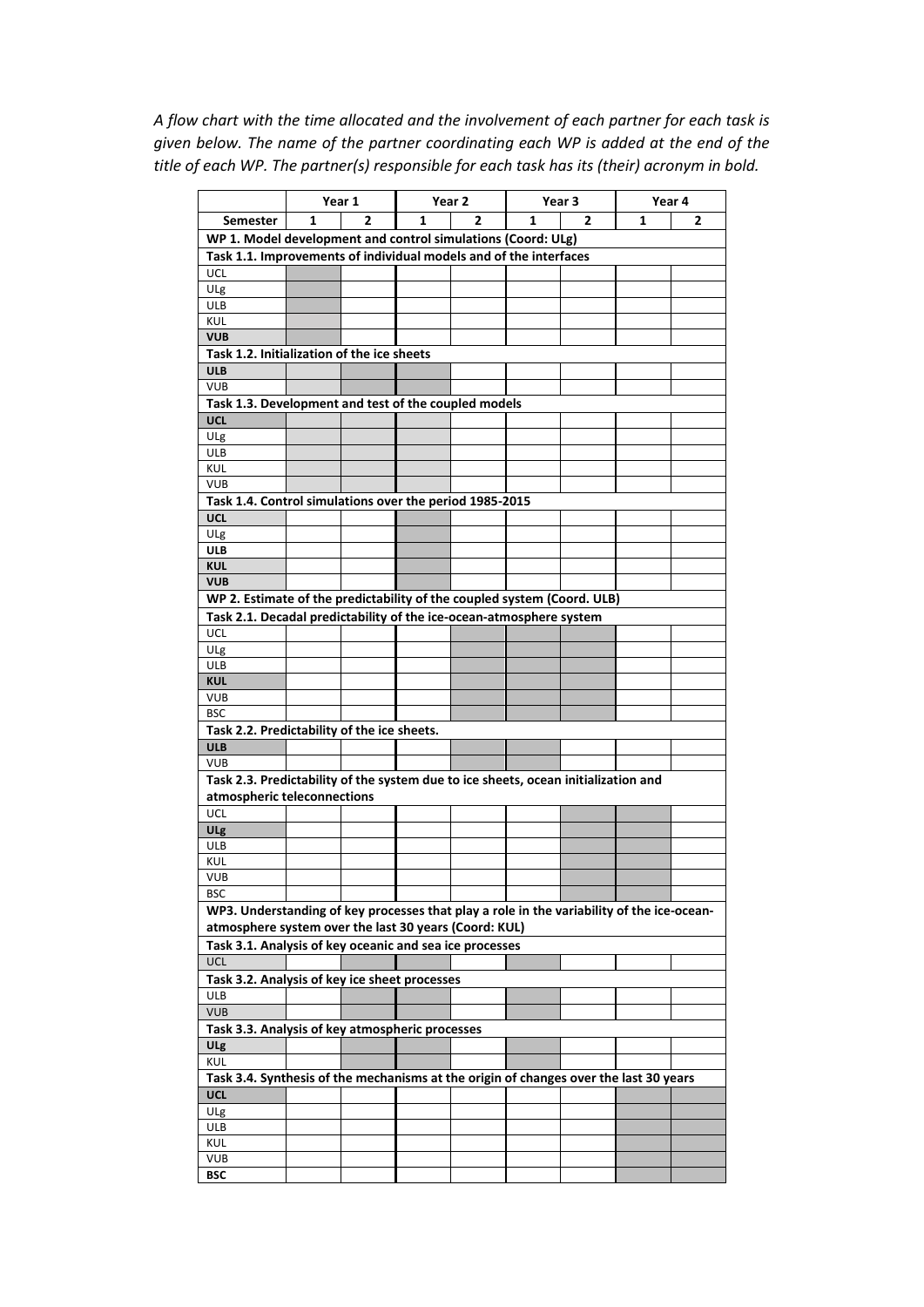| WP 4. Predictions and projections (Coord: VUB)             |  |  |  |  |  |  |  |  |
|------------------------------------------------------------|--|--|--|--|--|--|--|--|
| Task 4.1. Predictions over the period 2015-2045            |  |  |  |  |  |  |  |  |
| UCL                                                        |  |  |  |  |  |  |  |  |
| ULg                                                        |  |  |  |  |  |  |  |  |
| <b>ULB</b>                                                 |  |  |  |  |  |  |  |  |
| <b>KUL</b>                                                 |  |  |  |  |  |  |  |  |
| <b>VUB</b>                                                 |  |  |  |  |  |  |  |  |
| <b>BSC</b>                                                 |  |  |  |  |  |  |  |  |
| Task 4.2. Projections over the 21st century and commitment |  |  |  |  |  |  |  |  |
| <b>ULB</b>                                                 |  |  |  |  |  |  |  |  |
| <b>VUB</b>                                                 |  |  |  |  |  |  |  |  |

#### Bibliographical references

**Aschwanden G**. **et al.**, 2013. The Cryosphere 7, 1083-1093. **Bakker P. et al.**, 2017. Nature 541, 72-83. **Bigg G.R. et al.** 2014. Proc. R. Soc. A 470: 20130662. **Boer G. J. et al.**, 2016. Geosci. Mod. Dev. 9, 3751-3777. **Bueler E. and J. Brown**, 2009. J. Geophys. Res.: Earth Surf., 114, f03008. **Cornford S. L. et al.**, 2013. J. Comput. Phys., 232(1), 529-549. **Cowton T. et al.**, 2015. J. Geophys. Res. Oceans, 120, 796-812. **Dansereau V. et al.**, 2016. The Cryosphere, 10, 1339-1359. **DeConto R.M. and D. Pollard**, 2016. Nature, 531, 591-597. **Dee, D. P. et al.**, 2011. Quart. J. Roy. Meteor. Soc., 137, 553–597. **Doblas-Reyes F. J**., et al., 2013. Nat. Commun. 4, 1715. **Ebner L. et al.**, 2014. Ant. Sci., 26 (3), 309- 326. **Favier L. and F. Pattyn**, 2015. Geophysical Research Letters, 42(11):2015GL064195 **Favier L. et al.**, 2016. The Cryosphere, doi:10.5194/tc-2016-144. **Fettweis X. et al.**, 2013. The Cryosphere, 7, 469– 489. **Flament T. and F. Rémy**, 2010. J. Glaciol., 58, 830–840. **Franco B.**, 2012. The Cryosphere, 6, 695– 711, 2012. **Goldberg D. et al.**, 2009.. J. Geophys Res. 114, F04026. **Goelzer et al.**, 2013. J. Glac 59(216), 733-749. **Fürst et al.**, 2011. Geosci. Mod. Dev. 4, 1133-1149. **Fürst et al.**, 2013. The Cryosphere, 7, 183-199. **Fürst et al.**, 2015. The Cryosphere, 9, 1039-1062. **Gorodetskaya I. et al.**,, 2014. Geophys. Res. Let. 41, 6199-6206. **Granzow et al.**, 2014. J. Glac. 60(224), 440-446. **Greenbaum J.S**. et al., 2015. Nature Geosci. 8, 294–298. **Gwyther et al.,** 2014. Ocean Sci., 10, 267–279, 2014. **Hanna E. et al.**, 2016. Int. J. Climatol., doi:10.1002/joc.467. **Hazeleger W.** et al., 2012. Clim Dyn. 40, 2611-2629. **Huybrechts P. and J. de Wolde**, 1999. J. Clim. 12(8), 2169-2188. **Huybrechts P**. et al., 2011. Surv. Geophys. 32(4), 397-416. **IPCC**, 2013. Climate Change 2013. Cambridge University Press. **Jacobs S.S**.**et a**l., 2011. Nature Geosci., 4, 519–523. **Jones J.M. et al**., 2016. Nat. Clim. Change, 6, 917- 926. **Keenlyside N. S. et al**., 2008. Nature 453 84-88. **Kjeldsen et al**. 2015. Nature 528, 396-400. **Lee et al.** 2015. Ann. Glac. 56(70), 129-140. **Lemieux J.-F et al**., 2016. J. Geophys. Res.121, 7354-7368. **Lenaerts J.T.M. et al**., 2017. Nat. Clim. Change 7, 58–62. **Levermann et al.**, 2012. The Cryosphere, 6. 273-286. **Lorenz E.**, 1963. J. Atmos. Sci., 20, 130-141. **Madec and the NEMO Team**, 2012 : ISSN N°1288-1619, 357 pp. **Marsh, R. et al**., 2015: Geos. Mod. Develop. 8, 1547-1562. **Mathiot P. et al**., 2016. In prep. **Matsuoka K. et al**., 2015. Earth-Science Rev. 150, 724–745. **Meehl G. A. et al**., 2014. Bull. Amer. Meteor. Soc. 95, 243-267. **Meehl G. A. et al**., 2016. Nat. Commun. 7:11718. **Moon et al**., 2014. Science, 336, 576-578. **Nick J. et al.** 2013. Nature 497, 235-238. **Noël B. et al**., 2016.The Cryosphere, 10, 2361-2377. **O'Neill B.C.** et al., 2016. Geosci. Mod. Dev. 9 3461-3482. **Palm S.P. et al**., 2011. J. Geophys. Res., 116, D16123. Paolo F.S. et al., 2015. Science 348, 327-331. **Pattyn F. and G. Durand**, 2013. Geophys. Res. Lett., 40, 4316-4320. **Pattyn F**., 2017. The Cryosphere Discuss., doi:10.5194/tc-2017-8. **Payne A.J. et al**., 2004. Geophys. Res. Lett., 31, 2–5. **Pohlmann H. et al**. 2009. J. Clim. 22 3926-3938. **Pollard D. and R.M. DeConto**, 2012. Geosci. Model Dev., 5, 1273–1295. **Pollard D. et al**., 2016. Geosci. Model Dev. 9, 1697-1723. **Price J. et al**., 2012. PNAS 108(22), 8978- 8983. **Pritchard H.D.et al**., 2012. Nature, 484, 502–505. **Rahmstorf S. et al.,** 2015, Nat. Clim. Change 5, 475-480. **Raphael M.N. et al.**, 2016. Bull. Am. Met. Soc. 97, 111-121. **Rockel B. et al.,** 2008: Meteorol Z 17(4):347–348. **Rousset C. et al.,** 2015. Geos. Mod. Develop. 8, 2991-3005. **Rignot E.**, 2008. Geophys. Res. Lett., 35, L12505. **Shannon S.R. et al.** 2013, Proc. Nat. Acad. Sc., 14156–14161. **Shepherd A. et al**., 2012. Science 338, 1183-1189. **Smith D. M. et al.**, 2007. Science 317, 796. **Souverijns N. et al.**, 2016. Cosmo Assembly. Lüneberg, 20-23 September 2016. **Stammerjohn S. et al.**, 2012. Geophys. Res. Lett., 39, L06501. **Straneo et al.**, 2013. Bull. Am. Met. Soc., 1131-1144.